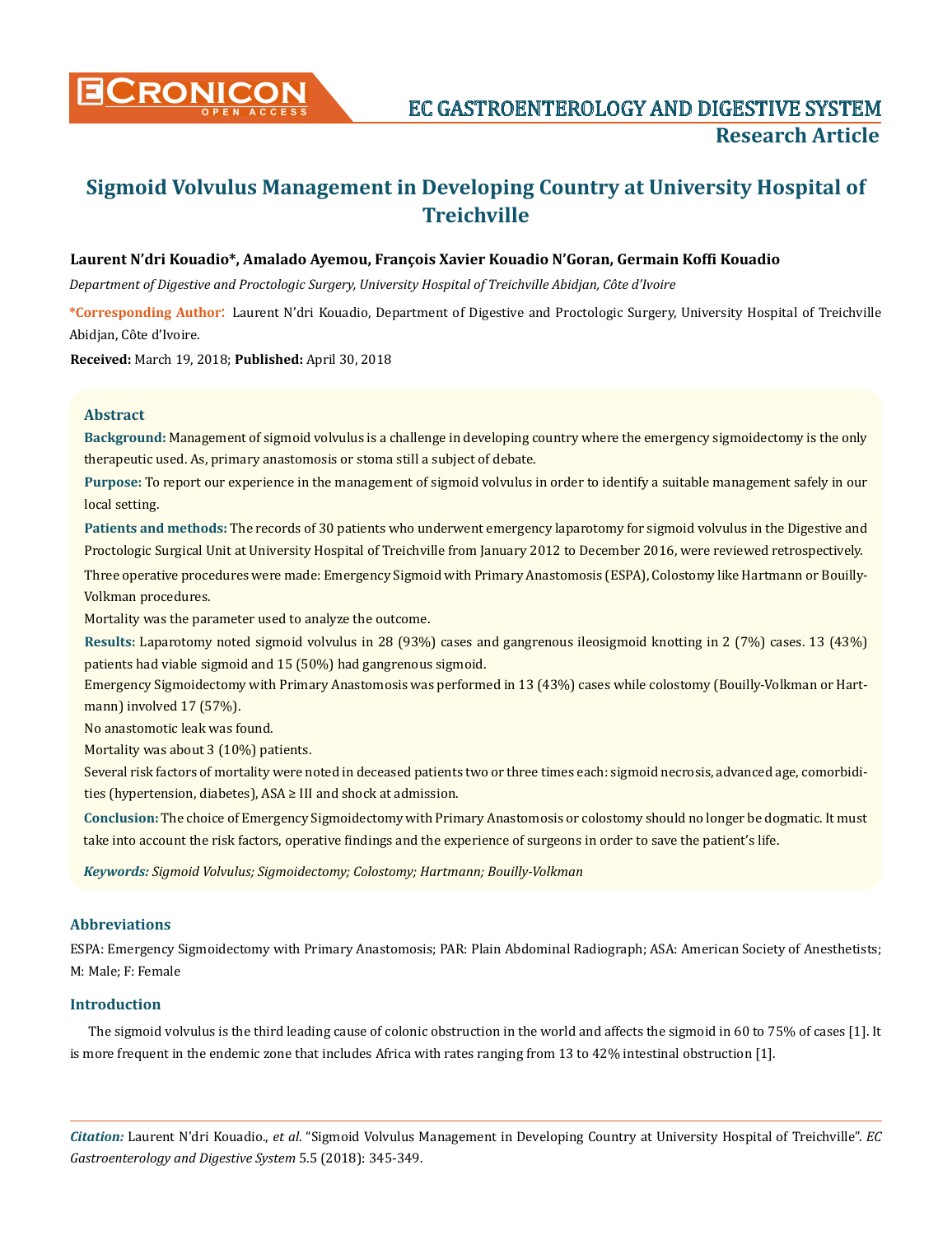Currently, its management benefits from two essential advances. CT scan allows positive diagnosis and detects signs of severity. In the absence of peritonitis or bowel gangrene, an initial attempt with non-surgical reduction is indicated, followed by elective sigmoidectomy under better conditions to prevent recurrence. Meanwhile in our practice, plain abdominal radiograph remains the key diagnosis examination and we do not have endoscopic unit at our's disposal so emergency sigmoidectomy is the only therapeutic option used.

Emergency sigmoidectomy with primary anastomosis or stoma are subject of debate. ESPA is appealing method because it allows to avoid stoma, its drawbacks (morbidity, financial and psychological cost) and a second operation; on the contrary, it presents a risk of anastomotic dehiscence due to fecal and bacterial load of an unprepared left colon. Choosing one or two stages is the problem that surgeons in our context are confronted.

#### **Aim of the Study**

The aim of this study was to report our experience in the management of SV in order to consider a suitable management safely in our local setting.

#### **Patients and Methods**

The records of 30 patients who underwent emergency laparotomy for sigmoid volvulus in the Digestive and Proctologic Surgical Unit at University Hospital of Treichville from January 2012 to December 2016, were reviewed retrospectively. The diagnosis was established on clinical, radiological (PAR) pictures and/or operative findings. All patients had preoperative anesthetic assessment using the American Society of Anesthetists (ASA) classification.

After nasogastric aspiration, fluid and electrolytic resuscitation, broad spectrum antibiotic, laparotomy was performed in all patients.

The indications for laparotomy were retrospectively defined in this study: laparotomy was indicated in peritonitis, shock and typical radiological signs of SV. In the remaining patients, the indication for laparotomy was based on suspect mechanical obstruction in lack of clinical and radiological improvement.

The operative procedures depended on intra-operative findings. Three operative procedures were made: ESPA, Hartmann and Bouilly-Volkman (double barrel colostomy) procedures.

For each patient, gender, age, associated diseases, clinical presentation, pictures on plain radiograph, operative findings, operative procedures, perioperative outcome (morbidity and mortality), and hospital stay were noted. Mortality was the parameter used to analyze the outcome

#### **Results**

Most of the patients were male (21/9). Their age ranged from 20 to 70 years with a mean of 45 years. Chronic Constipation was the most risk factor (n = 16; 53%), while one (3%) patient had previous laparotomy. Hypertension and diabetes were observed in one case each (3%).

When admitted at hospital, 2 (7%) patients had peritonitis, 28 (93%) presented clinical features of bowel obstruction including 5 (17%) patients with shock.

Plain abdominal radiograph revealed air fluid level in all of the patients. Typical radiological signs of SV like coffee bean, omega or inversed U were noted in 16 (53%) cases.

Patients were divided into 4 groups according ASA classification: ASA I: 33% (n = 10); ASA III: 40% (n = 12); ASA III: 20% (n = 6); ASA IV: 7% (n = 2).

Laparotomy noted sigmoid volvulus in 28 (93%) cases. Ileosigmoid knot was found in 2 (7%) cases according to type I of Alver., *et al*'s classification [2]. The operative findings and procedure were summarized in table 1.

*Citation:* Laurent N'dri Kouadio., *et al*. "Sigmoid Volvulus Management in Developing Country at University Hospital of Treichville". *EC Gastroenterology and Digestive System* 5.5 (2018): 345-349.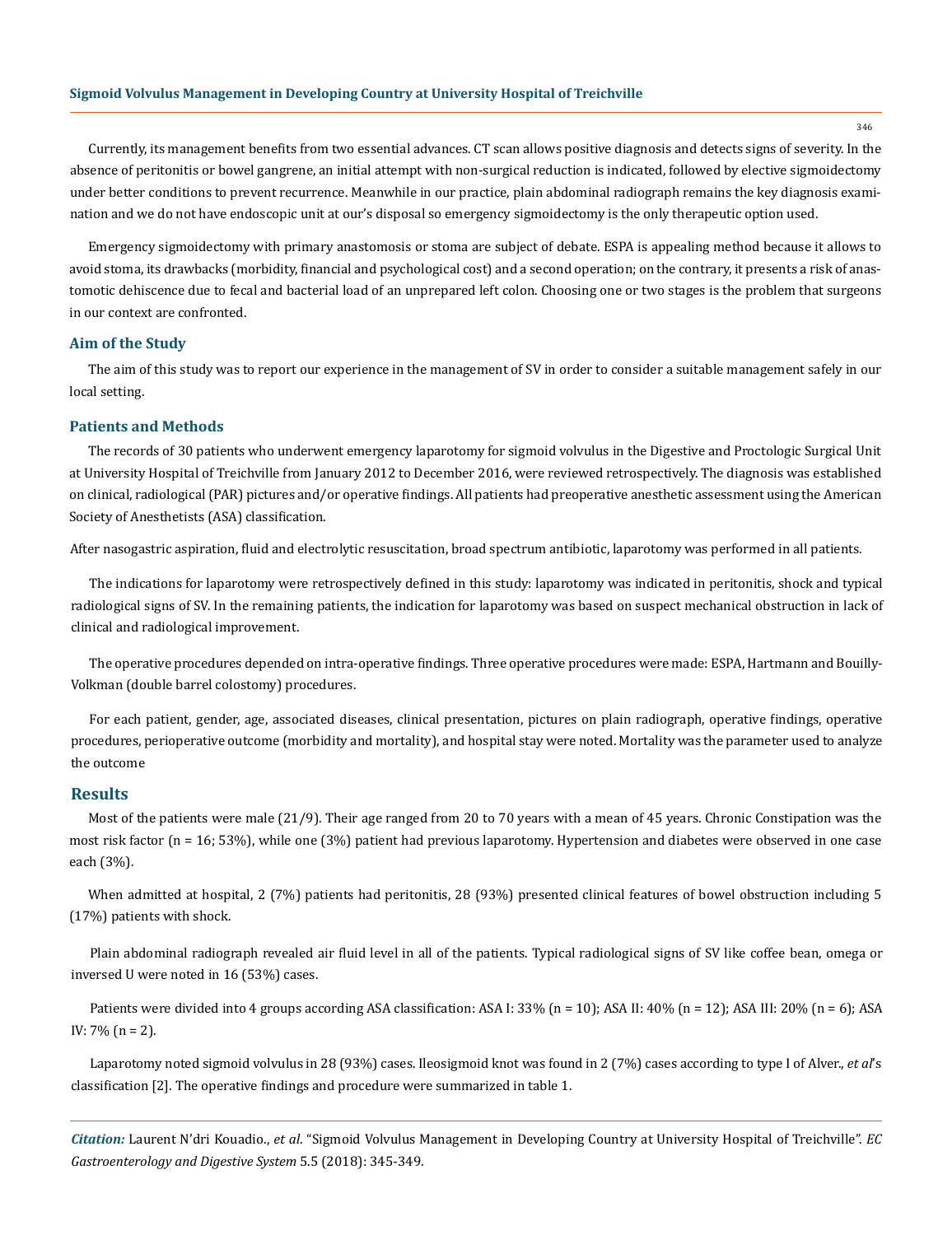| <b>Viability of the</b><br>sigmoid   | <b>Revbard</b> | <b>Hartmann</b> | <b>Bouilly-Volk-</b><br>man | <b>Number</b> | Percentage |
|--------------------------------------|----------------|-----------------|-----------------------------|---------------|------------|
| Viable sigmoid                       | 12             | $\blacksquare$  |                             | 13            | 43         |
| Gangrenous sigmoid                   |                | 5               | 6                           | 12            | 40         |
| Gangrenous and<br>perforated sigmoid |                |                 | 2                           | 3             | 10         |
| Gangrenous ileosig-<br>moid knotting |                | $2^*$           |                             | 2             |            |
| Total                                | 13 (43%)       | 8(27%)          | $9(30\%)$                   | 30            | 100        |

#### *Table 1: Operative findings and procedure.*

## *\*They were treated by ileum resection and primary anastomosis and Hartmann procedure after sigmoidectomy.*

Hospital stay ranged from 6 to 26 days with a mean of 10 days. Morbidity was about 6 (20%) involved wound infection with good evolution after treatment by local care and antibiotherapy. No anastomotic leak was found.

Three (10%) cases of death were noted. The mean age of these patients was 54 years (40-64 years). Their other characteristics were specified in table 2 and 3.

| <b>Deceased</b><br><b>Patients</b> | Age/Sex<br>(vears) | <b>Associated</b><br>diseases | <b>Shock</b> | <b>Cause of death</b> | <b>Sigmoid Viability</b> |         | <b>Surgical procedure</b> |
|------------------------------------|--------------------|-------------------------------|--------------|-----------------------|--------------------------|---------|---------------------------|
|                                    |                    |                               |              |                       |                          | Reybard | Hartmann                  |
| Patient 1                          | 40 /M              | None                          | Present      | septic shock          | gangrenous               |         | Yes                       |
| Patient 2                          | 58/F               | Hypertension                  | Absent       | Pulmonary oedema      | gangrenous               | Yes     |                           |
| Patient 3                          | 64/M               | <b>Diabetes</b>               | Present      | Septicemia            | Viable                   | Yes     |                           |

*Table 2: Characteristics of deceased patients (1).*

| <b>Deceased patients</b> | <b>ASA class</b> |      | Delay of surgery' (hours) Time of death after surgery (hours) |  |  |
|--------------------------|------------------|------|---------------------------------------------------------------|--|--|
| Patient 1                |                  |      |                                                               |  |  |
| Patient 2                | Ш                |      | 48                                                            |  |  |
| Patient 3                | Ш                | < 74 | 96                                                            |  |  |

*Table 3: Characteristics of deceased patients (2).*

*\* Time between admission and intervention*

Our analysis of tables 1, 2 and 3 shows that the following risk factors of mortality were noted in the event of death: gangrenous sigmoid (patient 1 and 2), advanced age and comorbidity (patient 2 and 3), ASA ≥ III (all the 3 patients), shock at admission (patient 1 and 3).

## **Discussion**

Sigmoid volvulus is the most common cause of colonic obstruction in Africa [3]. In our practice, it is on the  $3<sup>rd</sup>$  place of intestinal obstruction after post-operative intra-abdominal adhesions and strangulated hernias [4]. Patients are young in better physical condition as confirmed by our study with an average age of 45 years unlike Western countries where they are older with multiple defects [1,3,5]. The diagnosis of SV was clinical, mainly assisted by PAR. The diagnostic accuracy of PAR, which was 53%, is lower than the rates observed in the literature ranging from 57 to 90% [6]. For Cirocchi., *et al*. [7], in 30 to 40% of the cases, PAR is not diagnostic for SV because the transverse colon or small bowel distension can superimpose upon sigmoid loop [7]. PAR is an easily accessible and inexpensive examination whose performance is limited. The current radiological examination of reference is CT scan which makes it possible to confirm the diagnosis with near 100% sensitivity and more than 90% specificity [1]; it also eliminates other diagnosis and detects complications such

*Citation:* Laurent N'dri Kouadio., *et al*. "Sigmoid Volvulus Management in Developing Country at University Hospital of Treichville". *EC Gastroenterology and Digestive System* 5.5 (2018): 345-349.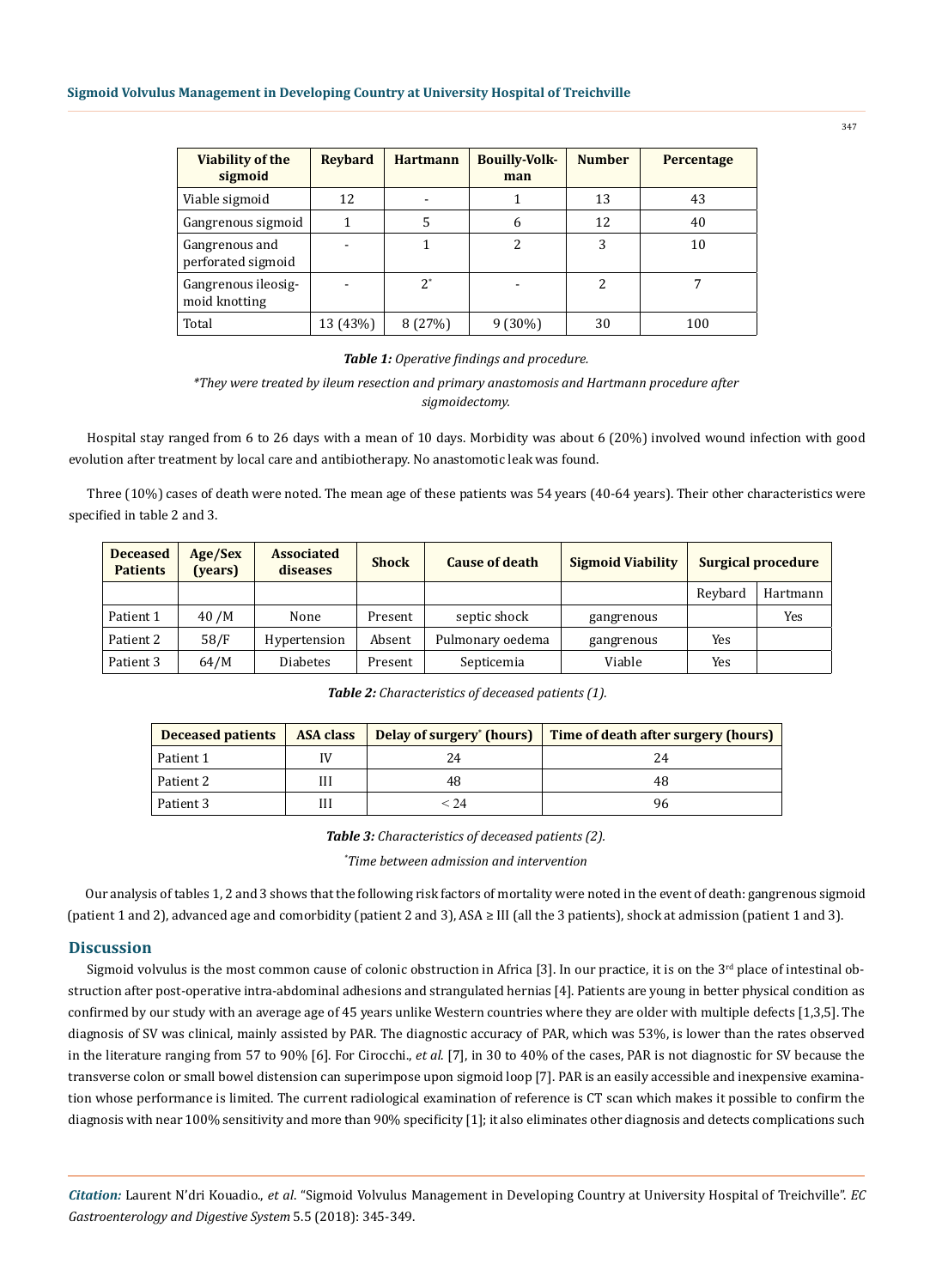as ischemia or perforation. It is present in our practice but its use could be limited by the cost. CT scan would be indicated in the absence of typical radiological findings of SV to clarify the diagnosis, especially in cases of previous laparotomy that represents both a risk factor for bowel obstruction on post-operative intra-abdominal adhesions and SV. It would thus shorten the resuscitation so as not to let ischemic lesions evolve.

Sigmoidectomy is the best option during emergency laparotomy because conservative treatment (detorsion, sigmoidopexy and mesosigmoidoplasty) have high incidence of recurrence [6,8]. The risk of recurrence ranges from 9 to 44% after detorsion without resection and 20 to 30% after sigmoidopexy [1].

As far as the technique concerned, we performed 13 (43%) ESPA in 12 cases where the sigmoid loop was viable and in 1 case of gangrenous whereas the colostomy (Bouilly-Volkman or Hartmann) involved 17 (57%) cases including gangrenous or perforated loops and 1 case of viable loop. Our ESPA rate is in the range of those of several recent African studies [6,9-11] which varies from 25.60 to 63%, reaching 100% in that of Kante [12] which was performed since more than two decades.

Indications for different surgical techniques have evolved in recent years. At Origin Hartmann procedure was systematic after emergency sigmoidectomy. Thereafter it was relegated to cases of gangrenous. Today, Hartmann procedure is recommended when the general and local conditions are not favorable (perforation and/or unstable hemodynamic state). As for the ESPA indications, intraoperative ontable lavage was introduced to improve the safety of anastomosis. Currently, ESPA without colonic lavage has been shown to be safe and extended to selected cases of gangrenous with good results [3,13,14].

Regarding evolution, the mortality rate in our study was 10%. It was the same as that of Ba., et al. [5] and in the interval of several African Studies [9,10,12] ranging from 7,15 to 12,9%. The risk factors of perioperative mortality (advanced age, high ASA score, admission shock, comorbidity, gangrene or perforation) described in the literature [6,12] were found in our study. All of our deceased patients had 3 of these factors each. Delayed consultation is another frequent factor in our context because of traditional therapy, low financial resources, self-medication and sometimes lack of experience of practitioners at the initial consultation [5,15]; this could partly explain the high rate of gangrenous (53%) in our series.

In the emergency surgical treatment for SV, sigmoidectomy followed by colostomy may be a lifesaving option in the presence of risk factors of mortality regardless of the condition of the sigmoid or in case of gangrenous or perforation volvulus.

Two techniques are possible: Hartmann or Bouilly-Volkman procedures. The advantage of the latter is that it allows monitoring of the downstream colonic segment and a restoration of continuity by elective procedure. Hartmann's intervention is reserved for cases of low volvulus located with colonic gangrene down to the colorectal hinge making it impossible to bring the distal segment up to the skin. In addition, the colostomy is poorly lived in our cultural context, we must explain to the patient that it is temporary and propose the restoration of digestive continuity as soon as possible, after six weeks [5], if the general condition of the patient allows it.

ESPA may be performed in the absence of risk factors if local conditions are favorable (the cut ends are well perfused and can be approximated without tension and discrepancy) [15]. One of the most important factors involved in success of ESPA is the surgeon's experience [16].

Accordingly, in our context because of non-availability of experienced surgeons during emergency time, we agree that Hartmann procedure is the best alternative, especially in patients with gangrene or perforation and risk factors of mortality.

Popularization of CT scan and the use of endoscopy in the management of sigmoid volvulus in our practice would improve the prognosis of this disease by earlier diagnosis and convert emergency in elective surgery because emergency surgery is associated with high morbidity and mortality. In case of gangrenous sigmoid mortality can reach 33% in ESPA [16].

*Citation:* Laurent N'dri Kouadio., *et al*. "Sigmoid Volvulus Management in Developing Country at University Hospital of Treichville". *EC Gastroenterology and Digestive System* 5.5 (2018): 345-349.